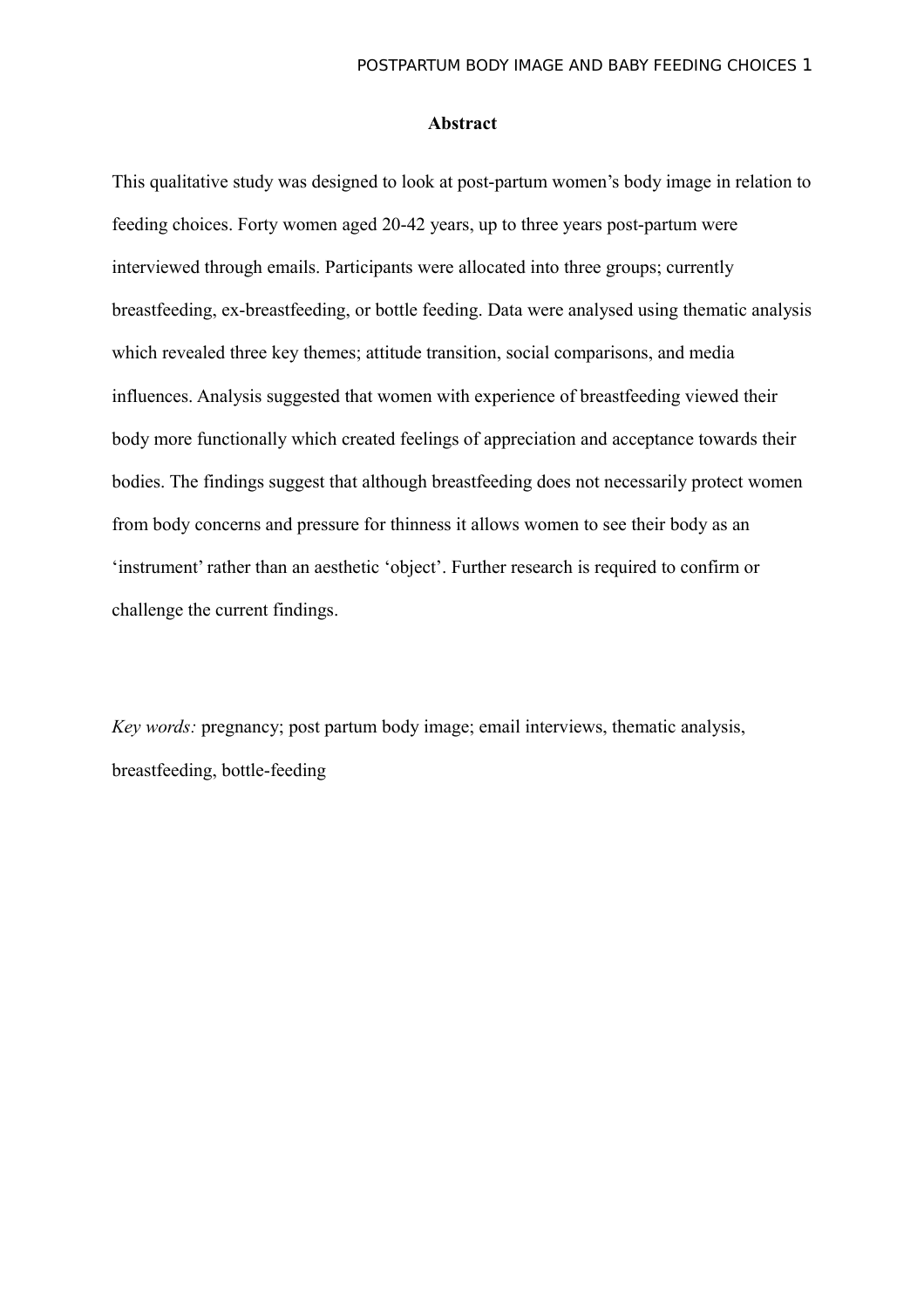# **Women's Experiences of Body Image and Baby Feeding Choices: Dealing with the Pressure to be Slender**

Women's bodies undergo changes during pregnancy which may take them further away from the thin figure idealized in most western nations (Grogan, 2008), and some of these changes will carry over into the postpartum period. Most women adapt positively to the changes that occur during pregnancy, and some authors have suggested that pregnancy protects women from body concerns (Clark et al., 2009; Rocco et al., 2005; Skouteris et al., 2005). However, the post-partum period has been identified by many researchers as a time of augmented body dissatisfaction (Clark et al., 2009; Rallis et al., 2007; Stein and Fairburn, 1996).

One group of post-partum women who have higher levels of body satisfaction are those who are currently breastfeeding (Welsh and Hoffman, 2009), and some authors have suggested that breast feeding may provide a defence against the negative impact of pressure for slenderness. One study which looked for a relationship between body image, feeding decisions and attachment, actually found more positive pre-pregnancy body image in those who breast fed than those who chose bottle-feeding (Huang et al., 2004). Welsh and Hoffman (2009) concluded that the role of breastfeeding should be investigated more extensively. Not only does breastfeeding appear to be advantageous to a new mother's well being but it also has many advantages for a newborn including: fewer infections, lower rates of obesity and a lower chance of developing eczema (NHS, 2012) although these advantages have been queried recently (Colen and Ramey, 2014).

In a previous study we found that post-partum women did not seem to internalise the media-imposed thin ideal as expected, and that women felt sympathy for celebrities who were under pressure to look slender shortly after childbirth (Authors, 2012). Eight of the ten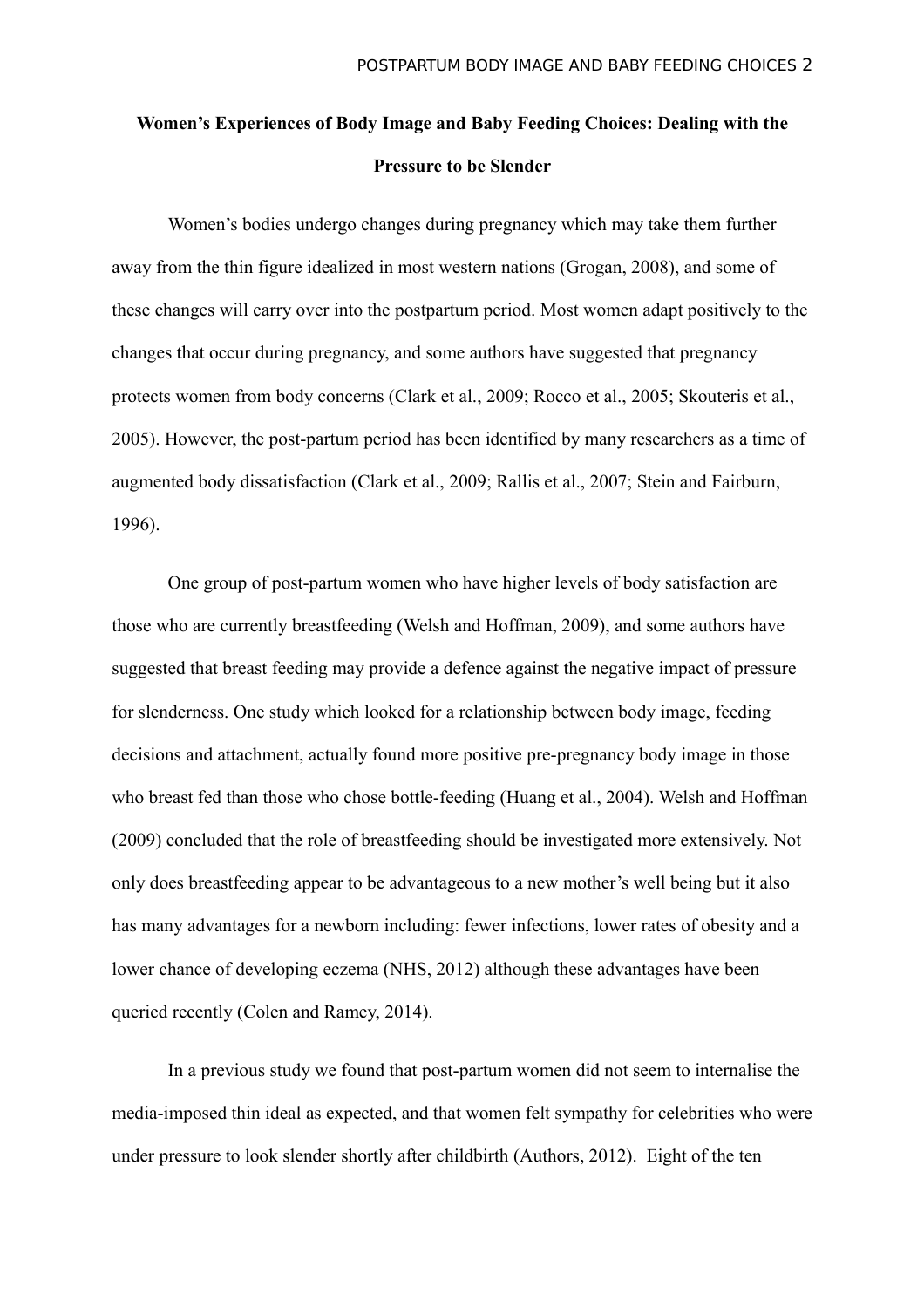participants were currently breastfeeding, which raises the issue of whether our results would generalise to other post-partum women. The current study set out to expand on the previous findings to understand the impact feeding choice has on women's body image. Using email interviews analysed through inductive thematic analysis, this research addressed the question of whether women who have experienced breastfeeding present more positive accounts of their bodies than women who have bottle fed.

#### **Method**

## **Participants**

40 women aged 20-42 who had given birth within the last three years were interviewed. Toby Carvery's (2009) 'healthy eating campaign' surveyed 3,000 mums and found that two thirds of mums regained their pre-pregnancy figure within ten months; however five per cent took three years to do so. Therefore women who had given birth up to three years before the interview were considered a better and 'fuller' representation of mothers in the current population. No other exclusion criteria were applied. Participants were from similar sociocultural backgrounds; the only differences being that 14 were currently breastfeeding, 14 had now stopped breastfeeding and 12 were bottle feeding their child. Initially a total of 20 women were sought to aim for data saturation (Cresswell, 1998, 2002) however due to the level of interest in the research further women were interviewed.

#### **Materials/Apparatus**

A series of 16 open-ended questions were used in order to answer the research question. Examples included: "Have you seen a change in your attitude towards your body over pregnancy or the postpartum time period?", "Do you compare your body to others around you?" and "How do you feel when you look at recent celebrities who have given birth?" An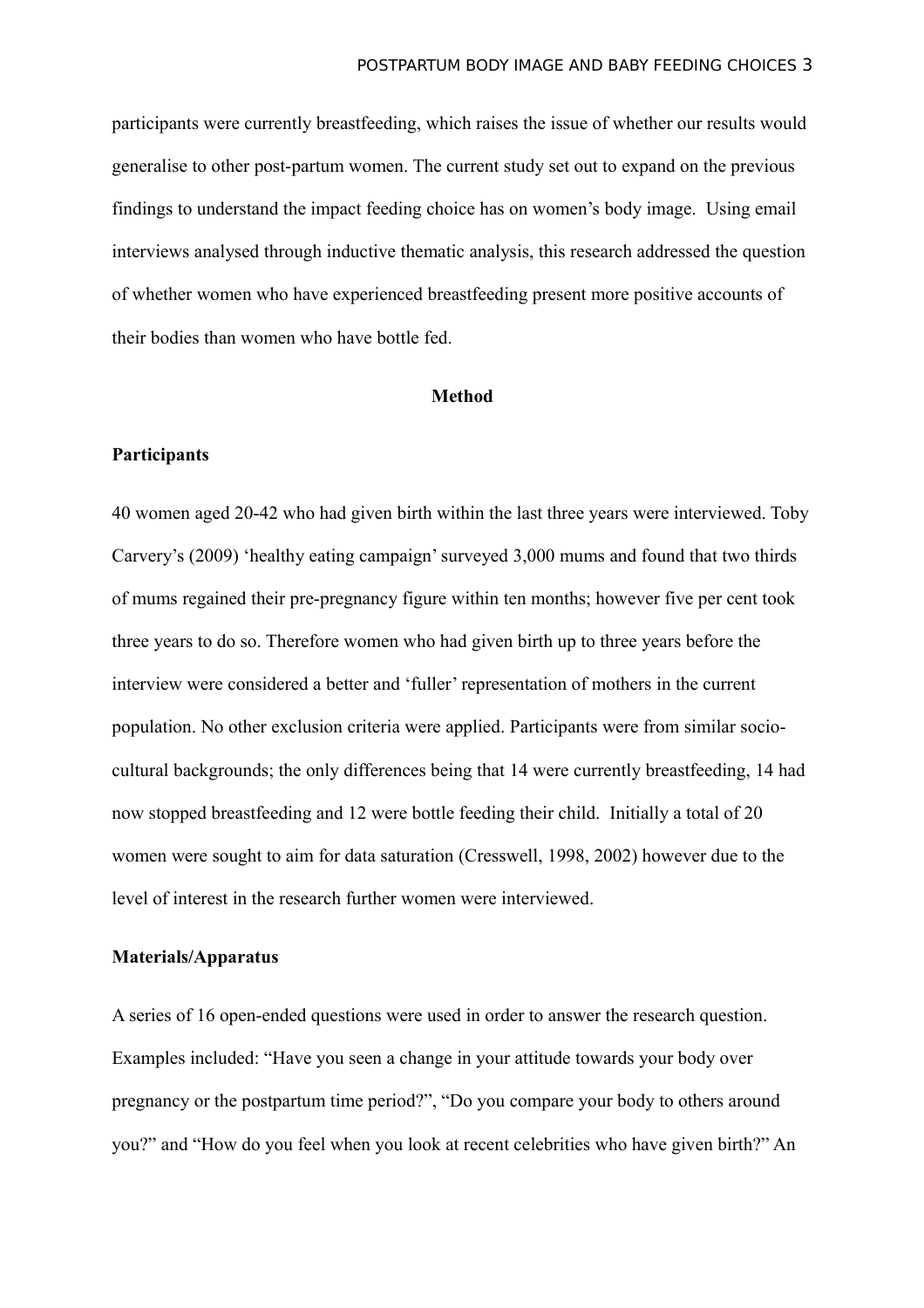information sheet was designed to inform women about the purposes of the study and to gain informed consent.

#### **Procedure**

Ethical approval was granted by the University ethics committee. The women were recruited using snowball sampling via poster adverts posted on several social networking pages. If someone expressed interest in the study they were asked to contact the researcher via contacts details on the poster. The participants were then sent information regarding the research, and a consent text, and were asked to reply if they had any further questions or were happy to participate. The questions were then sent in sets of three. If responses were short, participants were asked to expand on their experiences. The process was continued until all 16 questions had been asked. The participants were then thanked, the debriefing information was sent and they were reminded that they could contact the researcher at any time if they had any further questions or worries. Anonymity of data was ensured, and data were password protected. Participant's full transcripts were then emailed back to them where they were given a week for any changes (i.e. deletions) to be made.

## **Data Analysis**

The interviews were transcribed verbatim. All data were analysed using thematic analysis, focusing on identifiable themes and patterns of living and/or behaviour (Constas, 1992). The first author familiarised herself with the data and then selected interesting pieces of text and coded these and combined them with data that were relevant to each code. Once the codes were combined, potential themes were identified. Themes were identified by "bringing together components or fragments of ideas or experiences, which often are meaningless when viewed alone" (Leininger, 1985: 60). The other two authors then read the transcripts and all authors discussed each theme. Once complete agreement was reached, a final thematic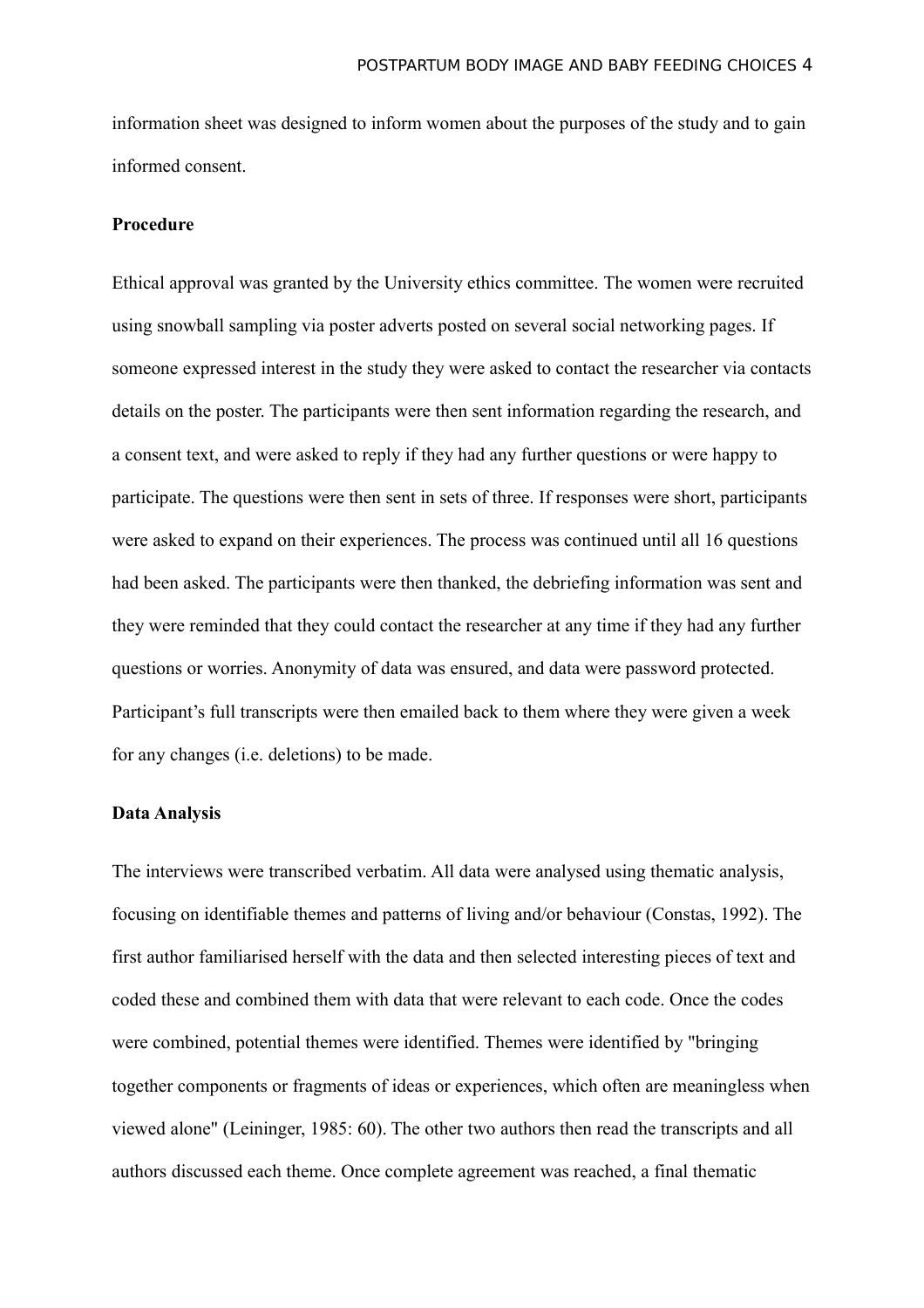structure was produced and quotes selected to support each theme. Themes that emerged from the participant's stories were pieced together, defined, and named to form a picture of their experience. The analysis then shaped a storyline which is presented below.

## **Results**

Three key themes were established from the thematic analysis: attitude transition, social comparisons and celebrity influences. Quotes are used below to indicate examples of accounts within each theme, and are identified by pseudonyms provided by the women themselves, details of months' post-partum and the women's ages.

#### **Attitude Transition**

Most participants' attitudes towards their bodies had changed as a result of pregnancy. Seven participants who were bottle feeding, nine currently breastfeeders and nine ex-breastfeeders made distinctions between their attitude pre-pregnancy and also between during pregnancy and post-pregnancy. (B/F refers to Breastfeeding, Ex-B/F refers to ex-breast feeders, and F/F refers to Bottle Feeders)

Cerys, 24, who bottle fed her child talked about her change in attitude towards her body and being 'angry' with herself now that she is not pregnant in comparison to 'loving' her body during her pregnancy. However Serena (an ex-breast feeder) talked about her body very differently:

*'My body is more precious and important in its ability to carry and nurture a baby than how I look in terms of body image.' (Serena, 42, 31 months post-partum, EX-B/F)*

Serena, was much more positive towards her body when compared to Cerys and described her body as 'more precious' after giving birth. This idea is reflected by Kadam B: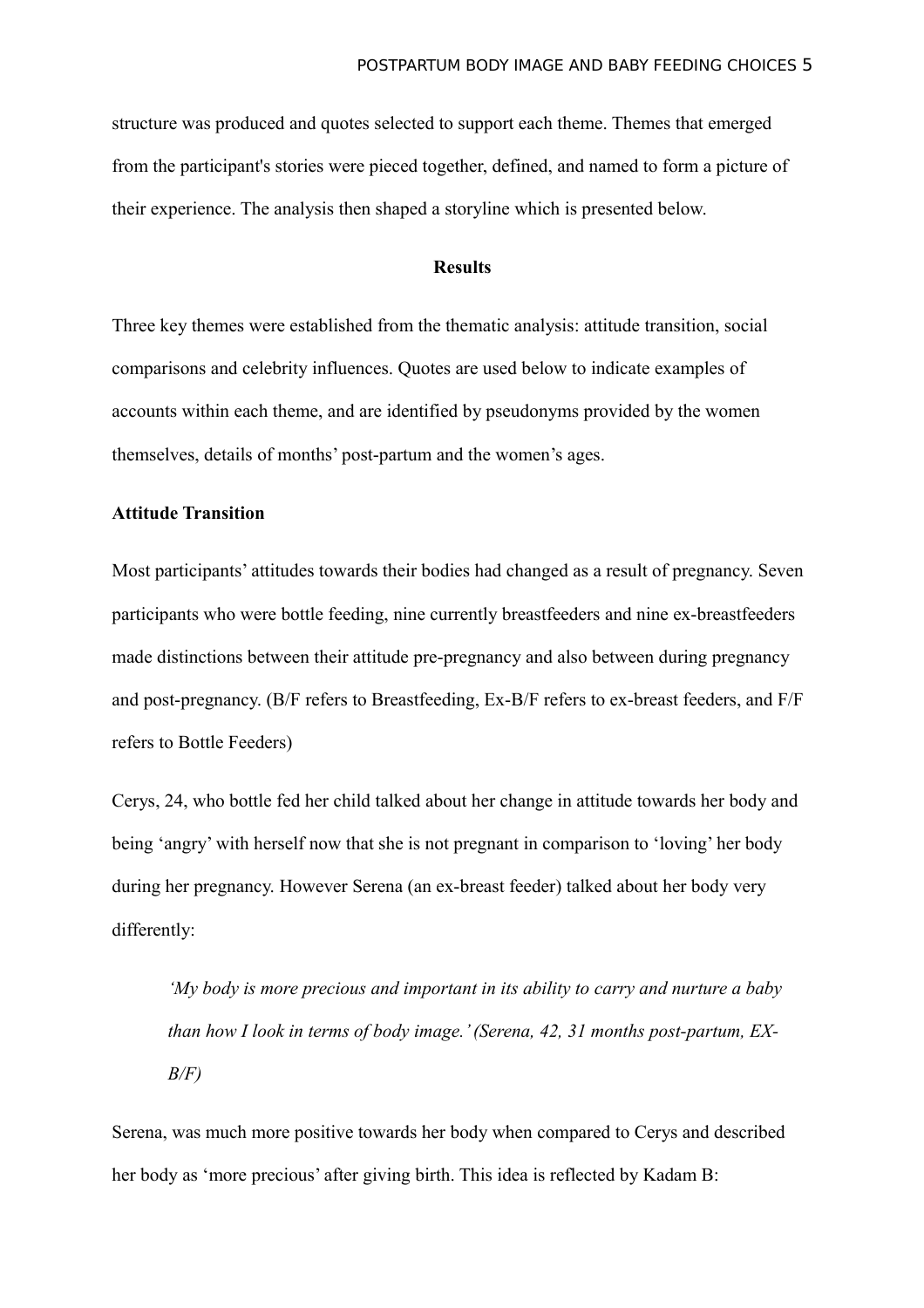*'Seeing it go through the changes pregnancy brings has made me appreciate it more and the amazing things it can do.' (Kadam B, 31, 21 months post-partum, B/F)*

Kadam B, 31, who was breastfeeding, suggested that she had more appreciation for her body after seeing its abilities. Eleven participants from the currently breastfeeding and ten from the ex-breastfeeding group were more appreciative of their bodies after pregnancy than participants from the bottle feeding group and could see it more functionally. Participants who had bottle fed their child were less inclined to see their body in this way and were more negative of their body as can be seen in the quote from Cerys above. Whether their attitude had changed positively or negatively, for most participants a change in their attitude towards their body was evident.

#### **Social Comparisons**

When participants were asked if they made comparisons to celebrity mothers, seven participants from the currently breastfeeding group and eight participants from the exbreastfeeding group reported that celebrities were not appropriate comparison targets:

*'I don't tend to compare myself to celebrities who have given birth as I find the image…is unrealistic to the average mother.' (Sarah, 21, 13 months post-partum, B/F)*

Sarah, 21, suggested that comparing herself to celebrity mothers was 'unrealistic' as celebrities are not the same as 'average' mums. This perception was also shown by Jane Frost, 32:

*'I don't really compare myself to celebrities because they are totally different to me and my life.' (Jane Frost, 32, 16 months post-partum, EX-B/F)*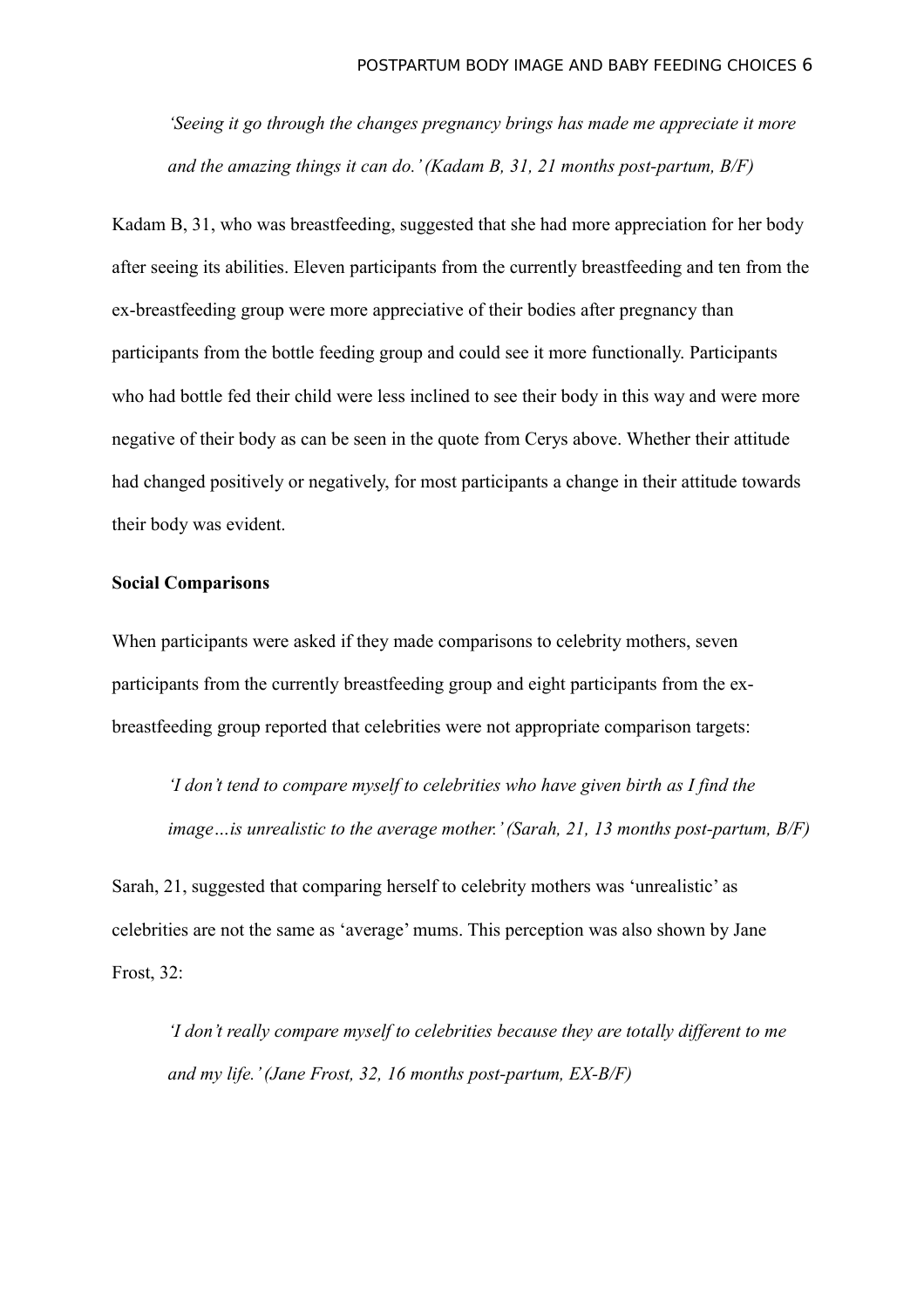This was compared to just two participants from the bottle feeding group who felt that celebrities were 'unrealistic' and not comparable. In fact, nearly half of participants from the bottle feeding group did compare themselves to celebrities:

*'Beyonce, she gave birth to her daughter the day before I gave birth to mine and I look at my pictures now and look at hers and hate the fact she is looking like she did before and you wouldn't be able to tell she had a baby.' (Cerys, 24, 10.5 months postpartum, F/F)*

The proximity of Beyonce's due date made her a relevant comparison to Miss M, 26, who also compared herself to celebrities:

*'I do, mainly thinking that perhaps my body should be back to looking the way it was before getting pregnant.' (Miss M, 26, 20 months post-partum, F/F)*

Comparing herself to celebrities made Miss M, 26, believe that she should be back to her prepregnancy figure, creating negative feelings and unrealistic perceptions. For participants that did compare themselves to celebrities, emphasis was paid to the amount of time it had taken them to lose the weight in comparison to themselves. Only four currently breastfeeding participants and five ex-breastfeeding participants admitted comparing themselves to celebrities in this way.

## **Celebrity Influences**

When asked how the women felt when comparing themselves to celebrities a number of differing responses emerged. For participants from the bottle feeding group emotions of jealousy and envy were more apparent: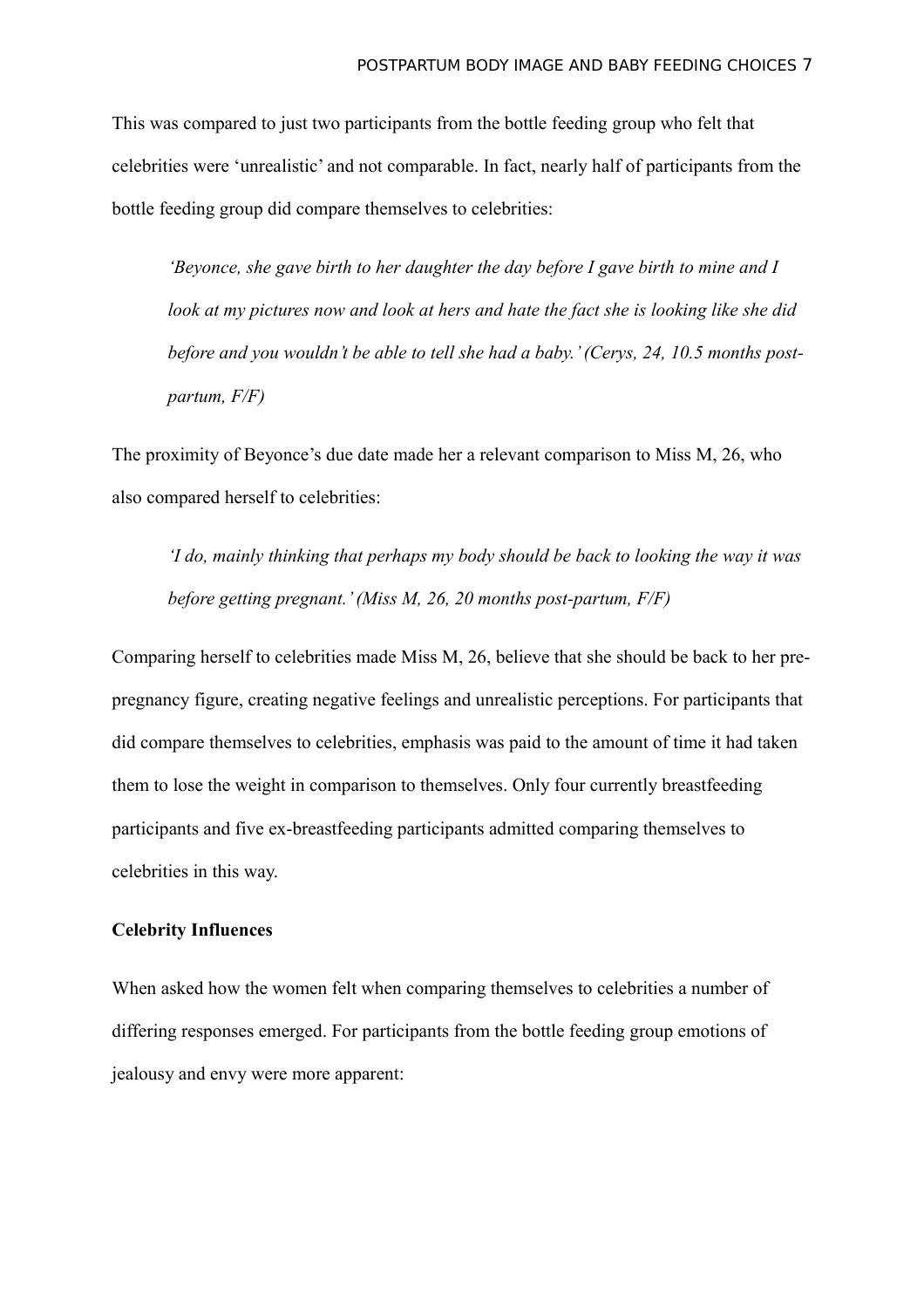*'I envy the ones who look amazing and I feel very jealous, at times it can make me feel embarrassed if I am looking at pictures with someone else.' (Miss M, 26, 20 months post-partum, F/F)*

Miss M, 26, talked about feeling envious and jealous of celebrities who looked 'amazing' in pictures after giving birth and even felt 'embarrassed' if she was looking at pictures with others. Mummy M, 22, felt similar:

*'I do feel a little dissatisfied and critical about my own body, even though I know celebs have an extra helping hand.' (Mummy M, 22, 8.5 months post-partum, F/F)*

Even though she was aware of the extra support that celebrities receive after birth, Mummy M, 22, still felt critical about her own body in comparison. For five of the participants in the bottle feeding group, feelings of jealousy and envy arose when looking at celebrities who have given birth. As Miss M and Mummy M state, looking at celebrities for them causes negative emotions about their own bodies. However for three participants from the currently breastfeeding group and five from the ex-breastfeeding group a different emotion emerged:

*'I actually feel sad for them and their babies.' (Cherry Granola, 25, 14 months postpartum, B/F)*

Cherry Granola, 25, who was currently breastfeeding her child talked about feeling 'sad' for celebrities and their children due to added pressures they experience from being in the public eye. Sympathy was also felt by Jane Frost, 32:

*'...maybe feel a bit of sympathy as I'm sure they know that if they didn't lose their baby weight and fast, that they would probably get scrutinized for it.' (Jane Frost, 32, 16 months post-partum, EX-B/F)*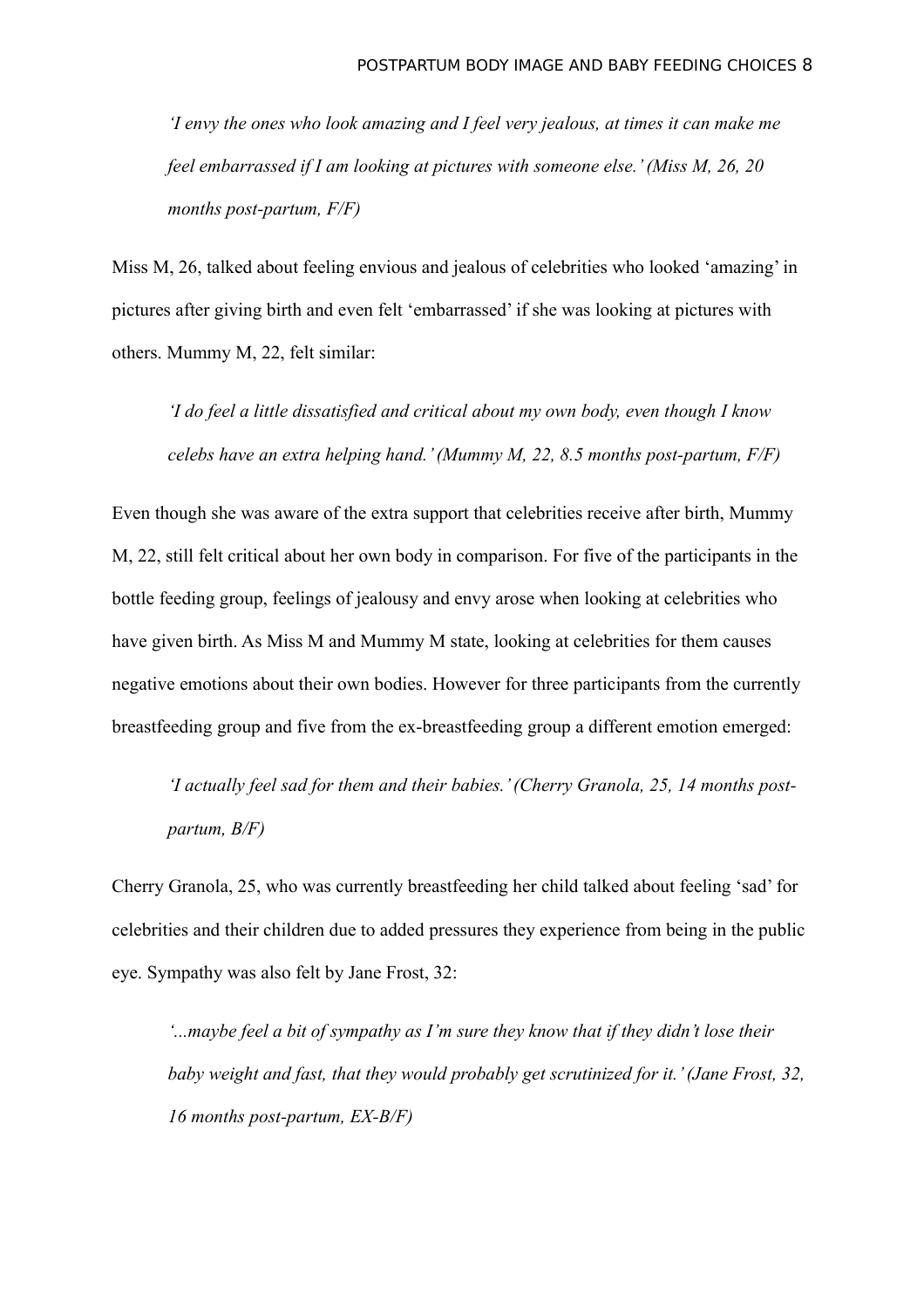Jane Frost, 32, felt sympathy for celebrities due to the pressure that they are under to lose weight gained during pregnancy, in particular for celebrities who did not manage to do so. Similarly for Mac's Mummy, 33:

*'Happy for them having been giving the joy of a child, but sad they are under so much pressure when normal people can just enjoy being a mummy.' (Mac's Mummy, 33, 12 months post-partum, EX-B/F)*

Mac's Mummy, 33, who had breastfed her child, expressed mixed emotions when talking about celebrities, referring to the positivity of having a child but also the pressure for slenderness linked with fame. Interestingly no participants from the bottle feeding group felt this way.

#### **Discussion**

The findings suggest that women who had experience of breastfeeding viewed their bodies more functionally than women who bottle fed. They also had more appreciation for their bodies and the process that they had gone through to give them a child whereas women who had bottle fed their child were more negative about their own bodies. Although all participants implied that they had some degree of body dissatisfaction, women who had experience of breastfeeding implied that they were more appreciative of their body which appeared to allow them to accept the changes that had occurred through pregnancy. Women who had bottle fed their child had more negative attitudes towards their bodies which replicates previous findings (McCarthy, 1998). These findings add to the current debate around breastfeeding suggesting that women who breastfeed may be more likely to see their bodies as 'operational' as opposed to 'aesthetic' compared with women who have bottle fed their child, and this effect appears to persist even after breastfeeding has ceased.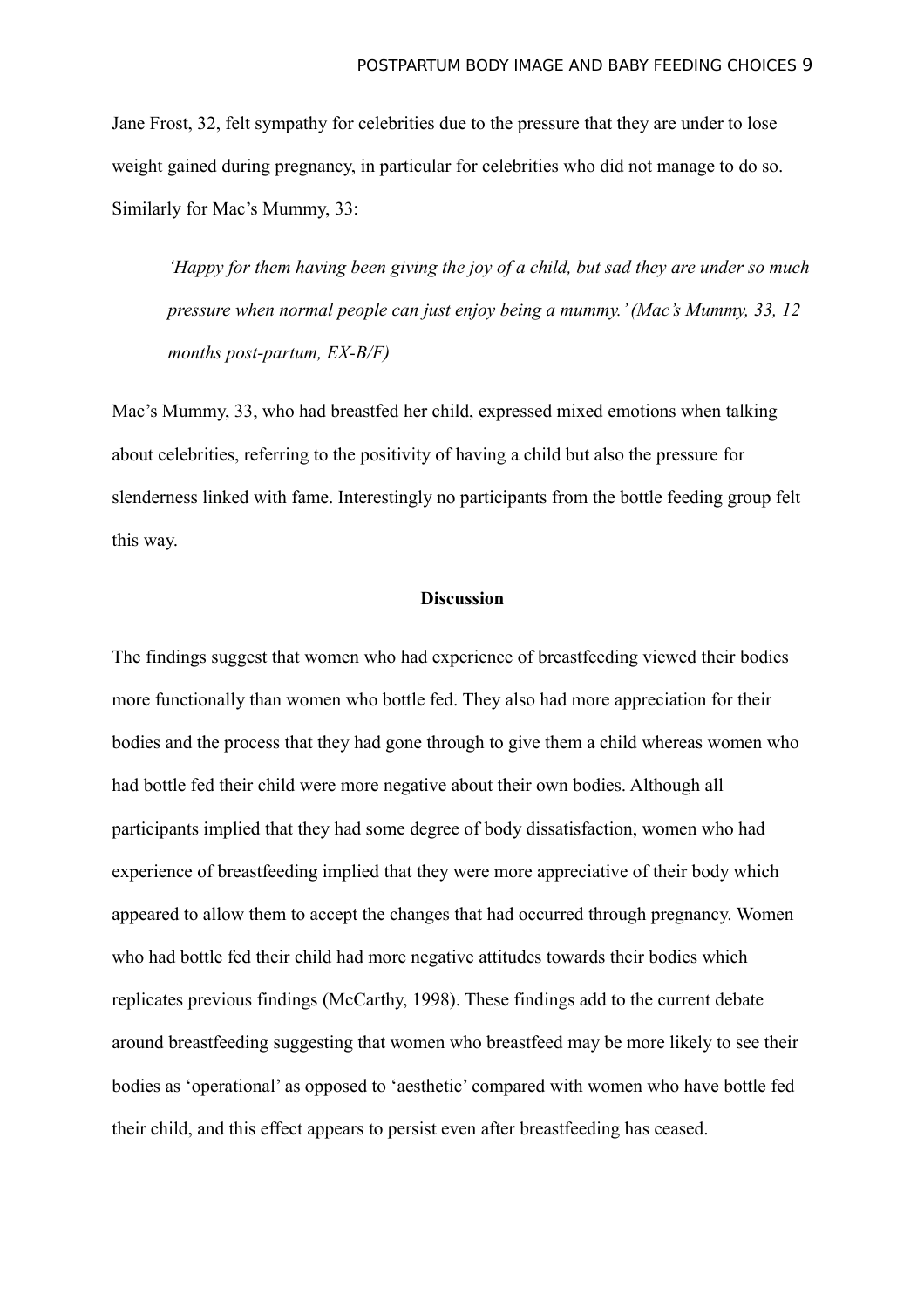Some authors have suggested that western media present unrealistic expectations of new mothers by focusing on body perfection (Douglas and Michaels, 2005; Earle, 2003). Participants from the currently breastfeeding and ex-breastfeeding group felt that media representations of new mothers were 'unrealistic' and 'non-comparable'. More recent research has also suggested that women feel sympathy for celebrities and the pressure that they are under from the media (Fern et al., 2012) and this was supported by the current research. Participants felt sympathy for celebrities and also implied that they felt sad for them and their babies. What is of particular interest is that participants who felt sympathy for celebrities had experience of breastfeeding, whereas women who bottle fed who did not report feeling such sympathy. The majority of the women recruited by Fern, et al (2012) were also currently breastfeeding suggesting that breastfeeding provides a buffer and somewhat moderates the impact of the media on mother's views of their own body.

For the majority of women who experienced breastfeeding, acceptance, appreciation and a functional view of the body was found. A number of explanations could be provided for this. According to Wood-Barcalow et al. (2010), body appreciation includes four features of positive body image such as: being attentive to the body's needs, being favourable towards the body in spite of perceived imperfections, protection of the body by the dismissal of unrealistic media ideals and taking care of the body by engaging in healthy behaviours. Body appreciation is thought to predict numerous indicators of psychological well-being (e.g. life satisfaction, self-esteem, proactive coping and optimism) outside instruments that measure body dissatisfaction, implying that body appreciation is more intricate than small amounts of negative body image (Avalos et al., 2005). Women who had experience of breastfeeding were more appreciative of their bodies which may have influenced their body perceptions. Another explanation is that breastfeeding women may be viewing the body more functionally. In a study by Rubin (2006) pregnant women put their baby's and their own health above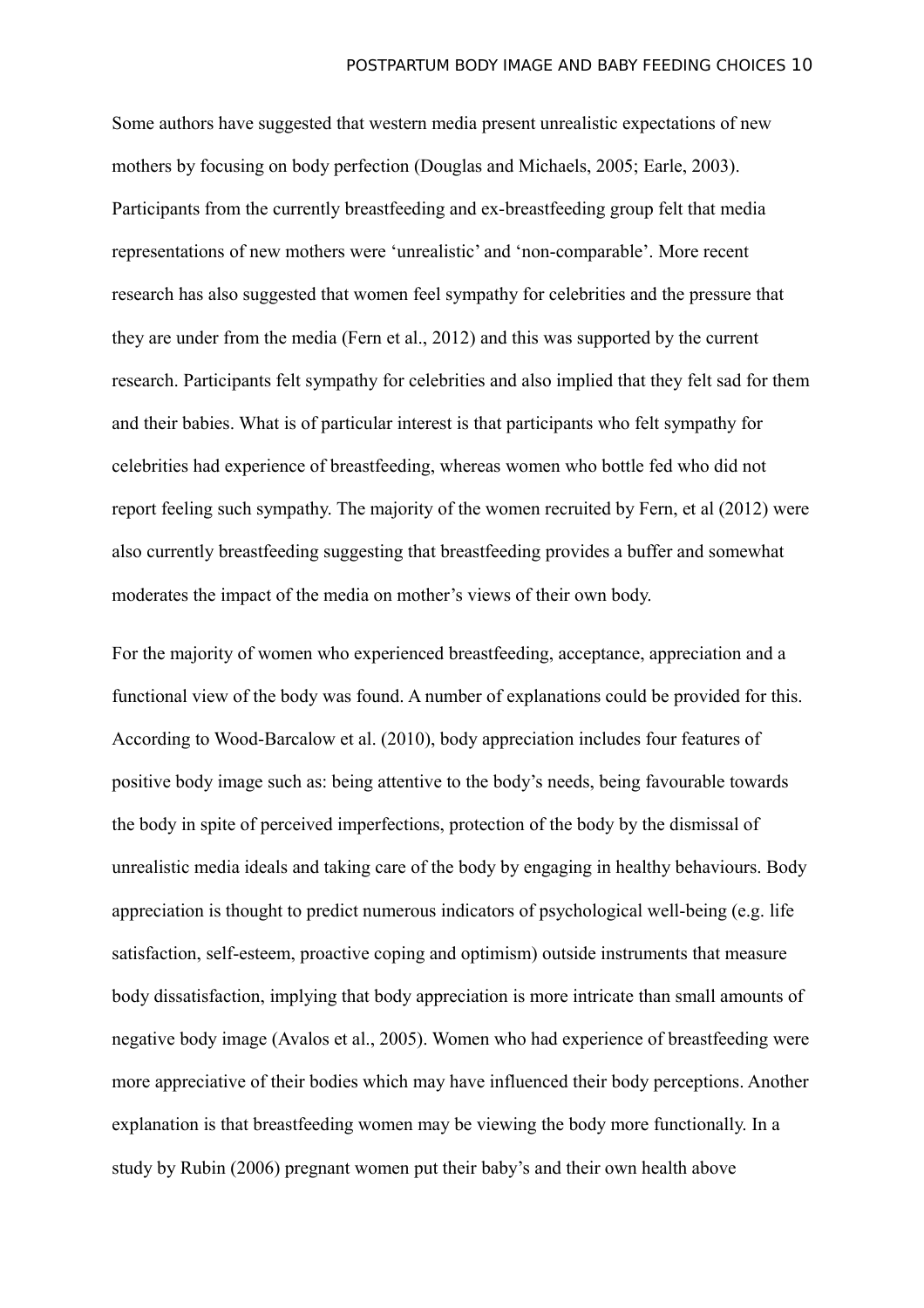aesthetics. Body satisfaction during pregnancy was thought to come from a perception of increased body functionality. A positive view of the body has also been linked with physical competence (Greenleaf et al., 2009) and greater body appreciation has been linked with a focus on body function (Avalos and Tylka, 2006). Additionally, research has shown that the functional body is evaluated more favourably than the aesthetic body (Franzoi, 1995), with fewer negative evaluations made when the body is viewed more functionally (Gusella et al., 2004). This may explain why women who have experience of breastfeeding are less concerned about the appearance of their body compared to women who bottle fed their children, who appeared to view their bodies more aesthetically (and negatively).

## **Methodological/Interpretive Issues**

As the study used email interviewing, responses from participants were relatively short which restricted the level of information obtained by the researcher. In future, researchers who conduct interviews via email might consider sending questions individually to allow participants' more time to spend on each question which may increase the level of information gained.

## **Future Research**

It would be beneficial to conduct the current study with a larger sample of women, possibly incorporating a quantitative measure such as the Embodied Image Scale (EIS, Abbott and Barber, 2010) to gain more objective measures of body function related to body image e.g. aesthetics vs functionality. Comparing women who have experience of breastfeeding and bottle-feeding on this kind of measure would determine the generalisability of the current findings.

#### **Recommendations**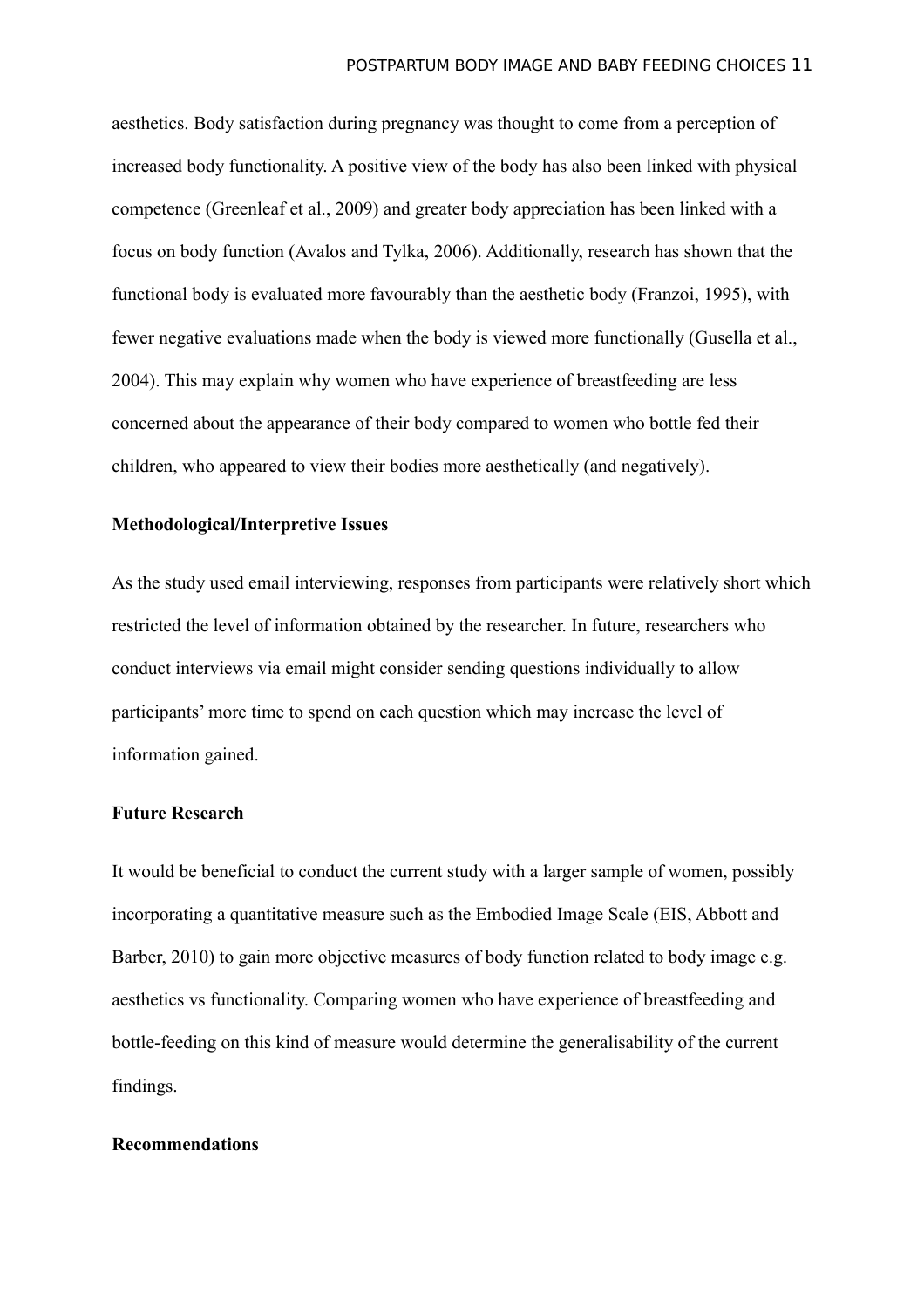Functional dimensions of the body may be of particular significance to women who have given birth due to bodily changes that arise during pregnancy and postpartum. If viewing the body more functionally encourages women to appreciate their bodies, then pre-natal workshops for expectant mothers that encourage focus on the importance of health and wellbeing and the function of the body over and above aesthetics may be beneficial in improving their body image post pregnancy. Also, media literacy training, where women are taught how to critique media imagery around bodies, especially in relation to pressure to look slender soon after pregnancy, are likely to be helpful in promoting positive body image and wellbeing post-partum.

## **References**

Abbott BD, Barber BL (2010) Embodied image: Gender differences in functional and aesthetic body image among Australian adolescents. *Body Image,* **7,** 22-31

Avalos LC, Tylka TL (2006) Exploring a model of intuitive eating with college women. *Journal of Counseling Psychology*, **53**, 486–497

Clark A, Skouteris H, Wertheim E, Paxton SJ, Milgrom J (2009) The relationship between depression and body dissatisfaction across pregnancy and the postpartum: A prospective study. *Journal of Health Psychology*, **14**, 27-3

Colen CG, Ramey DM (2014) Is Breast Truly Best? Estimating the Effects of Breastfeeding on Long-term Child Health and Wellbeing in the United States Using Sibling Comparisons. *Social Science & Medicine*. Published online January 29 2014

Constas M (1992) Qualitative analysis as a public event: the documentation of category development procedures. *American Education Research Journal*, **29**, 253-266

Creswell JW (1998) *Qualitative inquiry and research design: Choosing among five traditions*. Thousand Oaks, CA: Sage

Creswell JW (2002) *Educational research: Planning, conducting, and evaluating quantitative and qualitative approaches to research*. Upper Saddle River, NJ: Merrill/Pearson Education

Douglas SJ, Michaels MW (2005) *The mommy myth: The idealization of motherhood and how it has undermined women*. New York: Free Press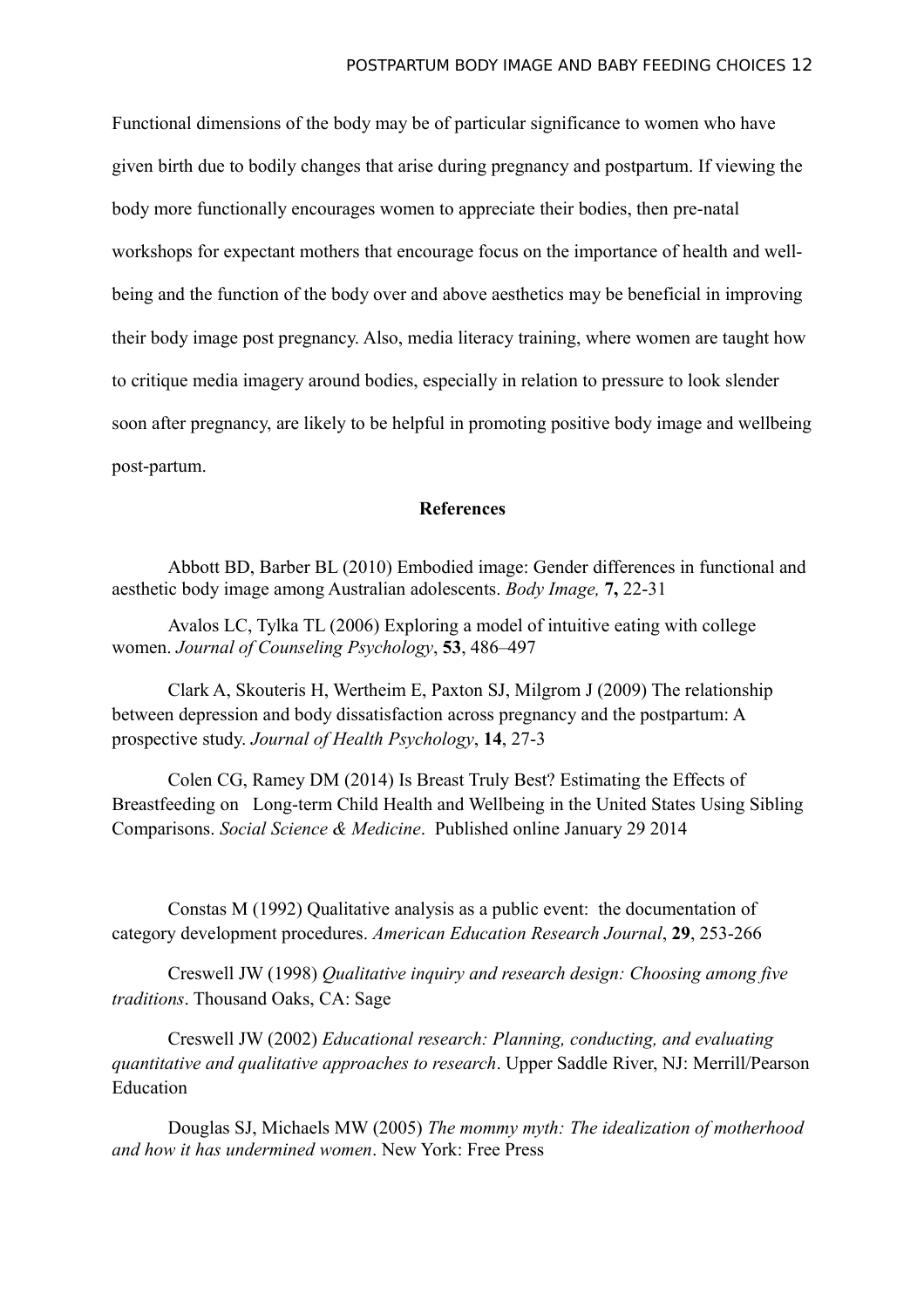Earle S (2003) "Bumps and boobs": Fatness and women's experiences of pregnancy. *Women's Studies International Forum,* **26**, 245–252.

Fredrickson BL, Roberts T (1997) Objectification theory: Toward understanding women's lived experiences and mental health risks. *Psychology of Women Quarterly,* **21**, 173- 206

Fern VA, Buckley B, Grogan S (2012) Women's experiences of body image and weight loss after childbirth. *British Journal of Midwifery,* **20**, 860-865

Franzoi SL (1995) The body-as-object versus the body-as-process: Gender differences and gender considerations. *Sex Roles*, **33**, 417–437

Greenleaf C, Boyer EM, Petrie TA (2009) High school sport participation and subsequent psychological well-being and physical activity: The mediating influence of body image, physical competence, and instrumentality. *Sex Roles,* **61**, 714-726

Grogan S (2008) *Body image: Understanding body dissatisfaction in men, women and children (2nd ed)*: New York, NY, US: Routledge/Taylor & Francis Group

Gusella J, Clark S, van Roosmalen E (2004) Body image self-evaluation colouring lens: Comparing the ornamental and instrumental views of adolescent girls with eating disorders. *European Eating Disorders Review,* **12,** 223-229

Huang H, Wang S, Chen C (2004) Body image, maternal-fetal attachment, and choice of infant feeding method: A study in Taiwan. *Birth*, **31**, 183-88

Leininger MM (1985) Ethnography and ethnonursing: Models and modes of qualitative data analysis. In: M M Leininger eds. *Qualitative research methods in nursing* Orlando, FL: Grune & Stratton: 33-72

McCarthy ME (1998) Longitudinal study of body image and adjustment during pregnancy and the puerperium. *Dissertation Abstracts International,* **60,** 836

NHS (2012) *Why breastfeed?* [www.nhs.uk/Conditions/pregnancy-and](http://www.nhs.uk/Conditions/pregnancy-and-baby/pages/why-breastfeed.aspx)[baby/pages/why-breastfeed.aspx#close](http://www.nhs.uk/Conditions/pregnancy-and-baby/pages/why-breastfeed.aspx) (accessed 4 April 2014)

Rallis S, Skouteris H, Wertheim EH, Paxton SJ (2007) Predictors of body image during the first year postpartum. *Women & Health*, **45**, 87-104

Rocco PL, Orbitello B, Perini L, Pera V, Ciano RP, Balestrieri M (2005) Effects of pregnancy on eating attitudes and disorders: A prospective study. *Journal of Psychosomatic Research,* **59**, 175–179

Rubin L (2006) Eating for two: Body image among first-time pregnant women. *Dissertation Abstracts International: Section B: Sciences and Engineering, 66*